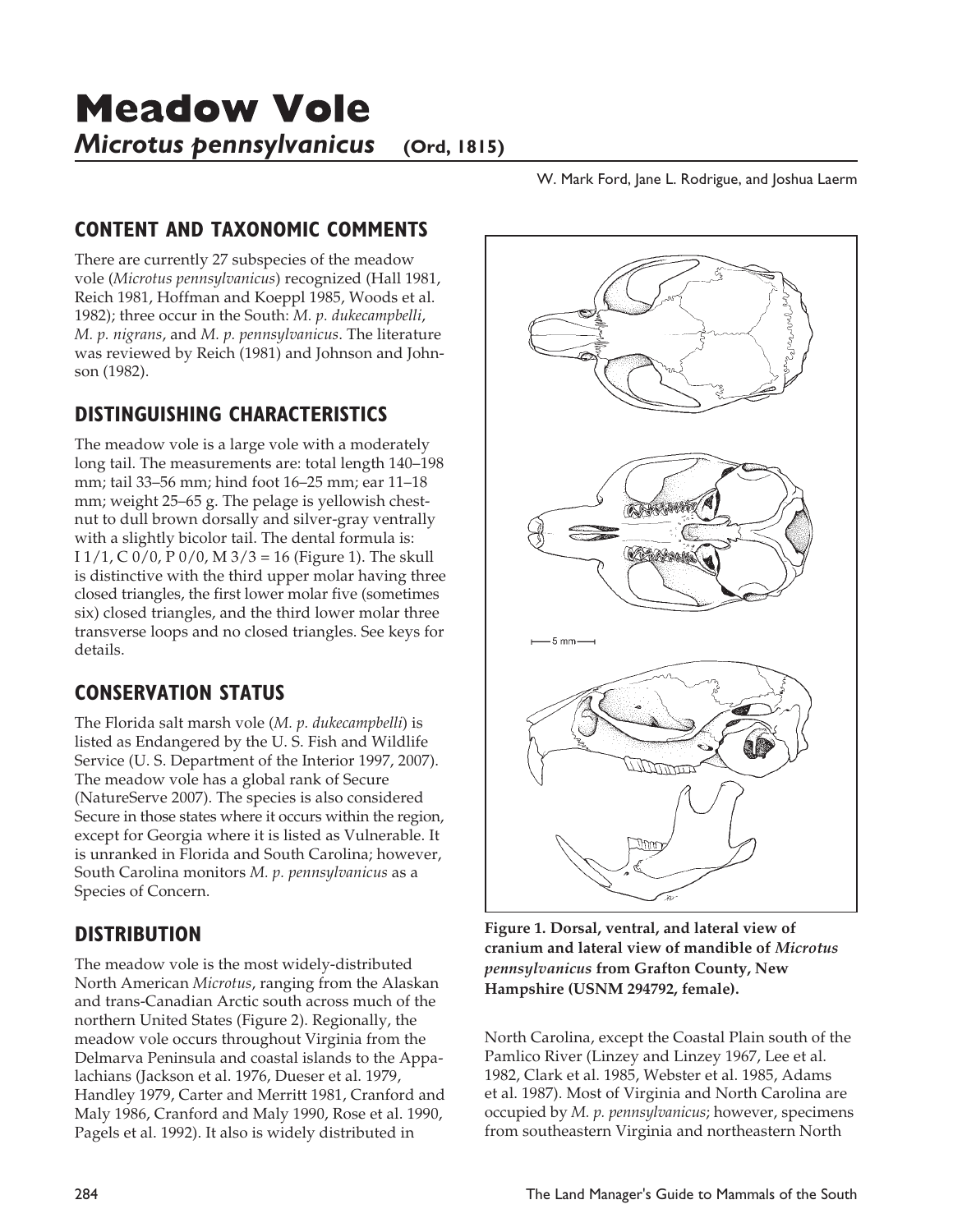Meadow Vole (*Microtus pennsylvanicus*)

Carolina in and around the Great Dismal Swamp are referable to *M. p. nigrans*. In South Carolina, the meadow vole has been reported from the western Piedmont and Blue Ridge, the Upper Coastal Plain at the Savannah River Site, and from coastal areas of Charleston County including several barrier islands (Cottam and Nelson 1937, Golley 1966, Sanders 1978, Chamberlain 1979, Webster et al. 1985, Feldhamer et al. 1987, Hart 2000). Georgia populations are restricted to the upper Piedmont and scattered localities in the Blue Ridge in the northeastern part of the state (Odum 1948, Golley 1962, Laerm et al. 1982). Tennessee records occur mainly in the northeast portion of the state in the Blue Ridge and Ridge and Valley (Smith et al. 1974), although the species probably is present throughout much of eastern Tennessee along the Virginia and Kentucky borders. In Kentucky, it is present in the Bluegrass Region (Barbour and Davis 1974), and recent records indicate presence throughout the Cumberland Plateau and Mountains to the south and east (S. Thomas, National Park Service, personal communication), perhaps attributed in part to the abundance of reclaimed surface mines in the eastern coalfields. *Microtus p. dukecampbelli* was described by Woods et al. (1982) as a Pleistocene relict, isolated from other *M. pennsylvanicus* populations and restricted to high saltmarsh habitat in a single locality in Levy County, Florida (Woods et al. 1982, Smith 1990, Woods 1992).

#### **ABUNDANCE STATUS**

Regional patterns of the species distribution and abundance are complex. Meadow voles are very common in the Bluegrass of central Kentucky (Barbour and Davis 1974) and throughout much of Virginia, but often rare in the Piedmont and Upper Coastal Plain in the Carolinas and Georgia (Golley 1966, Lee et al. 1982, Webster et al. 1985). Paradoxically, it can be locally common along the Atlantic coast (Feldhamer et al. 1987). Throughout forested regions of Appalachia, it is mostly restricted to grassy roadsides, montane meadows, and wildlife openings (Menzel et al. 1999). Recent surveys for *M. p. dukecampbelli* in Florida indicate the current population is very low – only a single specimen taken in a reported 1,025 trap night survey (Woods 1992). Densities in northern United States and southern Canada range from 10–410/ha (Whitaker and Hamilton 1998). Similar to other microtines, the meadow vole is susceptible to competition with other small mammals and dramatic cyclic population fluctuations (Rose and Birney 1985, Taitt and Krebs 1985, Getz et al. 1987, Krupa and Haskins 1996, Getz et al. 2001).



**Figure 2. Distribution of** *Microtus pennsylvanicus* **in the South: (1)** *M. p. dukecampbelli***; (2)** *M. p. nigrans; (3) M. p. pennsylvanicus.*

## **PRIMARY HABITATS**

The meadow vole inhabits a diversity of open habitats with low, dense vegetative cover (Getz 1985, Getz et al. 2001) including coastal and salt marshes, grassy meadows, pastures, fence rows, reclaimed surface mines, early successional seres, montane meadows, and bogs with thick grasses and sedges (Odum 1949, Harris 1953, Woods et al. 1982, Linzey and Cranford 1984, Linzey 1984, Rose 1986, Kirkland 1988, Cranford and Maly 1990, Pagels et al. 1992, Woods 1992, Kalko and Handley 1993, Francl 2003). The species typically is absent from later successional stages of forests (Pagels et al. 1992, Kalko and Handley 1993), but has been reported from isolated shrubby dominated forest clearings with a grassy understory (Getz 1985).

#### **REPRODUCTION**

The breeding season is year-round with highest activity in summer and lowest in winter (Keller 1985, Rose 1986). Gestation is 20–21 days; mean litter size ranges from 4.0–6.0 (Reich 1981, Nadeau 1985). Young are weaned 11–14 days (Nadeau 1985). Meadow voles are prolific breeders capable of multiple litters annually (Whitaker and Hamilton 1998). Longevity estimates in the field range from 2–16 months (Beer and MacLeod 1961, Hamilton 1941).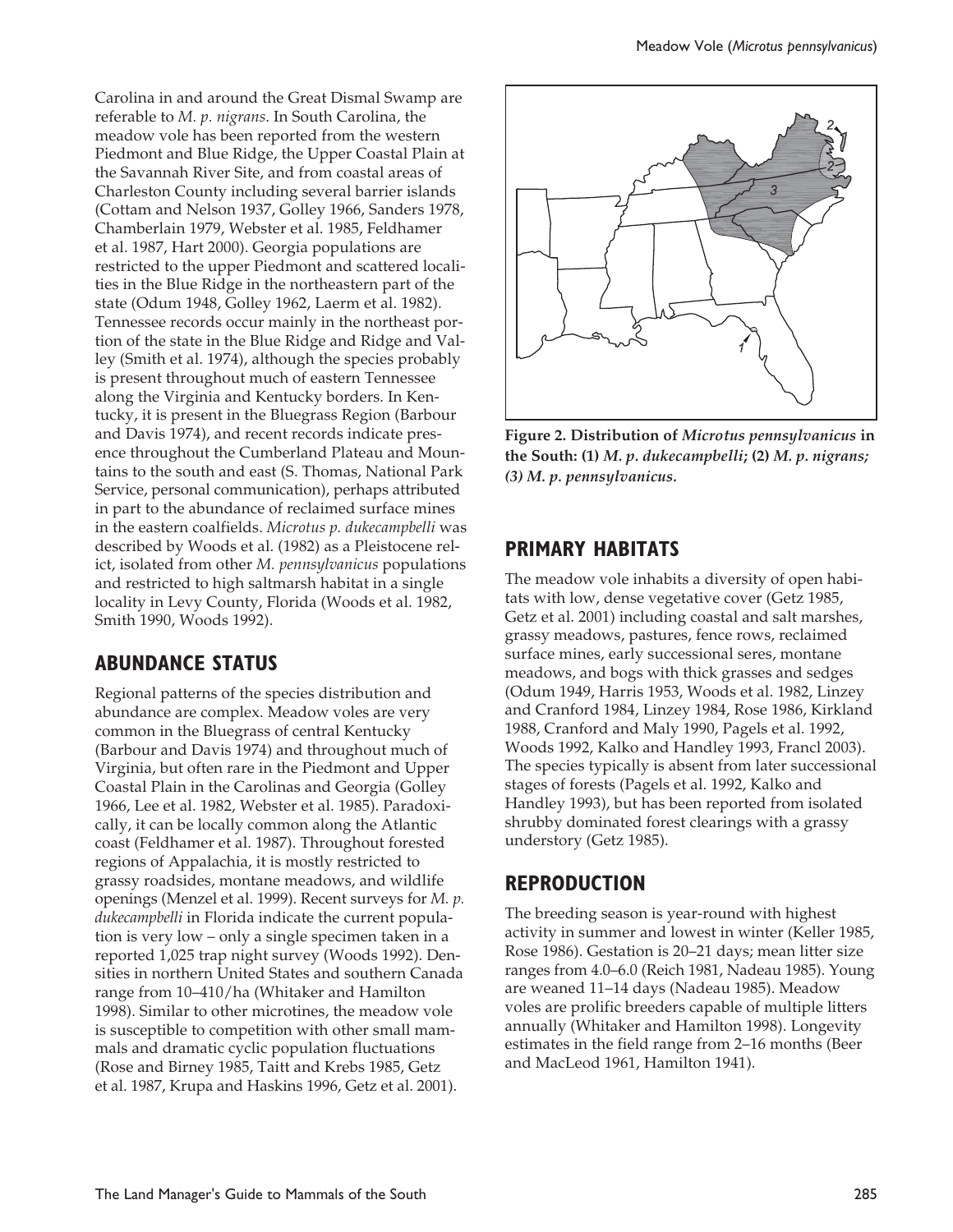## **FOOD HABITS**

The meadow vole feeds on a variety of plant stems, leaves, flowers, seeds, and roots, as well as fungi, insects, and occasionally carrion (Zimmerman 1965, Fish 1974, Batzli 1985). The species caches food for use in the dormant season (Whitaker and Hamilton 1998).

## **ASSOCIATED SPECIES**

Common faunal associates of the meadow vole include the least shrew (*Cryptotis parva*), marsh rice rat (*Oryzomys palustris*), white-footed mouse (*Peromyscus leucopus*), eastern harvest mouse (*Reithrodontomys humulis*), hispid cotton rat (*Sigmodon hispidus*), prairie vole (*Microtus ochrogaster*), southern bog lemming (*Synaptomys cooperi*), and meadow jumping mouse (*Zapus hudsonius*). It apparently avoids microhabitats inhabited by the northern short-tailed shrew (*Blarina brevicauda*; Eadie 1952, Funk 1972). Competitive interactions may play a significant role in the limited distribution and patchiness of regional meadow vole populations (Rose and Birney 1985).

# **VULNERABILITY AND THREATS**

Throughout most of its range, the meadow vole is a common component of grassland small mammal communities with few threats to its long-term viability. Conversely, isolated populations such as those in coastal South Carolina (which may represent an undescribed subspecies) and those in Florida may be highly vulnerable. Given the dramatic population fluctuations that characterize microtines in general, the possibility for competitive exclusion by other rodent species, the inundation of coastal areas by storms, and habitat destruction due to development, these populations are beset with a myriad of serious threats (Woods 1992, U. S. Fish and Wildlife Service 1997).

#### **MANAGEMENT SUGGESTIONS**

Preventing woody succession through the maintenance of grassy habitats such as wildlife openings, relict prairies, powerline, railroad and highway rights-of-way, and pastures by mowing, grazing, or herbicide control are beneficial to the meadow vole.

#### **REFERENCES**

Adams, W. F., C. S. Pike, III, W. D. Webster, and J. F. Parnell. 1987. Composition of barn owl, *Tyto alba*, pellets from two locations in North Carolina. Journal of the Elisha Mitchell Scientific Society 102:16–18.

- Barbour, R. W., and W. H. Davis. 1974. Mammals of Kentucky. University of Kentucky, Lexington, Kentucky, USA.
- Batzli, G. O. 1985. Nutrition. Pages 779–811 *in* R. H. Tamarin, editor. Biology of New World Microtus. Special Publication, American Society of Mammalogists 8:1–893.
- Beer, J. R., and C. F. MacLeod. 1961. Seasonal reproduction in the meadow vole. Journal of Mammalogy 42:483–489.
- Carter, J. L., and J. F. Merritt. 1981. Evaluation of swimming ability as a means of island invasion by small mammals in coastal Virginia. Annals of the Carnegie Museum 50:31–46.
- Chamberlain, W. D. 1979. Diet of the barn owl on a South Carolina barrier island. Chat 43:64–65.

Clark, M. K., D. S. Lee, and J. B. Funderburg, Jr. 1985. The mammal fauna of Carolina bays, pocosins, and associated communities in North Carolina. Brimleyana 11:1–38.

- Cottam, C., and A. L. Nelson. 1937. Winter nesting and winter food of the barn owl in South Carolina. Wilson Bulletin 49:283–285.
- Cranford, J. A., and M. S. Maly. 1986. Habitat associations among small mammals in an oldfield community on Butt Mountain, Virginia. Virginia Journal of Science 37:172.

Cranford, J. A., and M. S. Maly. 1990. Small mammal population densities and habitat associations on Chincoteague National Wildlife Refuge, Assateague Island, Virginia. Virginia Journal of Science 41:321–329.

- Dueser, R. D., W. C. Brown, G. S. Hogue, C. McCaffrey, S. A. McCuskey, and G. J. Hennessey. 1979. Mammals on the Virginia barrier islands. Journal of Mammalogy 60:425–429.
- Eadie, W. R. 1952. Shrew predation and vole population on a localized area. Journal of Mammalogy 33:185–189.
- Feldhamer, G. A., M. B. Epstein, and W. B. Taliaferro. 1987. Prey remains in barn owl pellets from a South Carolina barrier island. Georgia Journal of Science 45:148–151.
- Fish, P. G., 1974. Notes on the feeding habits of *Microtus ochrogaster* and *M. pennsylvanicus*. American Midland Naturalist 92:460–461.
- Francl, K. 2003. Community characterization of high elevation central Appalachian wetlands. Dissertation, University of Georgia, Athens, Georgia, USA.
- Funk, G. W. 1972. The effect of shrews on the space utilization of voles. Journal of Mammalogy 53:461–478.
- Getz, L. L. 1985. Habitats. Pages 286–309 *in* R. H. Tamarin, editor. Biology of New World *Microtus*. Special Publication, American Society of Mammalogists 8:1–893.
- Getz, L. L., J. E. Hoffman, and C. S. Carter. 1987. Fourteen years of population fluctuations of *Microtus ochrogaster* and *M. pennsylvanicus* in east central Illinois. Canadian Journal of Zoology 65:1317–1325.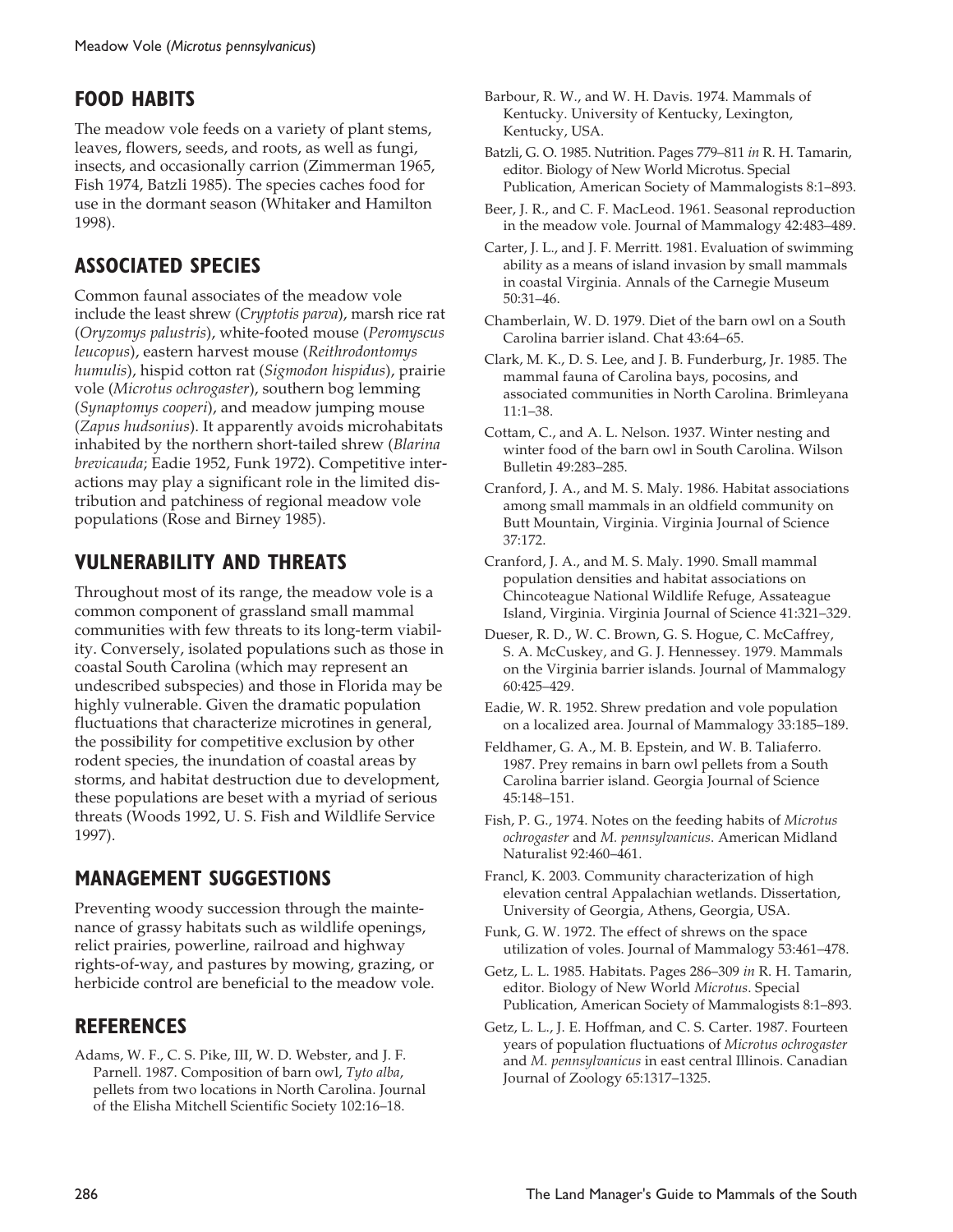Getz, L. L., J. E. Hoffman, B. McGuire, and T. W. Dolan III. 2001. Twenty-five years of population fluctuations of *Microtus ochrogaster* and *M. pennsylvanicus* in three habitats in east-central Illinois. Journal of Mammalogy 82:22–34.

Golley, F. B. 1962. Mammals of Georgia: A study of their distribution and functional role in the ecosystem. University of Georgia, Athens, Georgia, USA.

Golley, F. B. 1966. The mammals of South Carolina. Contributions from the Charleston Museum XV, Charleston, South Carolina, USA.

Hall, E. R. 1981. The mammals of North America. Volume 2. John Wiley and Sons, New York, New York, USA.

Hamilton, W. J., Jr. 1941. Reproduction in the field mouse (*Microtus pennsylvanicus*). Cornell University Agricultural Experiment Station, Memoirs 237:3–23.

Handley, C. O., Jr. 1979. Mammals of the Dismal Swamp: A historical account. Pages 297–357 *in* P. W. Kirk, Jr., editor. The Great Dismal Swamp. University of Virginia, Charlottesville, Virginia, USA.

Harris, V. T. 1953. Ecological relationships of meadow voles and rice rats in tidal marshes. Journal of Mammalogy 34:479–487.

Hart, E. B. 2000. The meadow vole, *Microtus pennsylvanicus*, in western South Carolina. South Carolina Academy of Science Bulletin 62:62.

Hoffman, R. S., and J. W. Koeppl. 1985. Zoogeography. Pages 85–115 *in* R. H. Tamarin, editor. Biology of New World *Microtus*. Special Publication, American Society of Mammalogists 8:1–893.

Jackson, R. S., J. F. Pagels, and D. N. Trumbo. 1976. The mammals of Presquille, Chesterfield County, Virginia. Virginia Journal of Science 27:20–23.

Johnson, M. L., and S. Johnson. 1982. Voles. Pages 327–354 *in* J. A. Chapman and G. A. Feldhamer, editors. Wild mammals of North America. Johns Hopkins University, Baltimore, Maryland, USA.

Kalko, E. K., and C. O. Handley, Jr. 1993. Comparative studies of small mammal populations with transects of snap traps and pitfall arrays in southwestern Virginia. Virginia Journal of Science 44:3–18.

Keller, B. L. 1985. Reproductive patterns. Pages 725–778 *in* R. H. Tamarin, editor. Biology of New World *Microtus*. Special Publication, American Society of Mammalogists 8:1–893.

Kirkland, G. L., Jr. 1988. Meadow voles (*Microtus pennsylvanicus*) on forest clearcuts: The role of long distance dispersal. Journal of the Pennsylvania Academy of Science 62:83–85.

Krupa, J. J., and K. E. Haskins. 1996. Invasion of the meadow vole (*Microtus pennsylvanicus*) in southeastern Kentucky and its possible impact on the southern bog lemming (*Synaptomys cooperi*). American Midland Naturalist 135:14–22.

Laerm, J., L. E. Logan, M. E. McGhee, and H. N. Neuhauser. 1982. Annotated checklist of the mammals of Georgia. Brimleyana 7:121–135.

Lee, S. D., J. B. Funderburg, Jr. and M. K. Clark. 1982. A distributional survey of North Carolina mammals. Occasional Papers of the North Carolina Biological Survey. Raleigh, North Carolina, USA.

Linzey, A. V. 1984. Patterns of coexistence in *Synaptomys cooperi* and *Microtus pennsylvanicus*. Ecology 65:382–393.

Linzey, A. V. and J. A. Cranford. 1984. Habitat selection in the southern bog lemming, *Synaptomys cooperi*, and the meadow vole, *Microtus pennsylvanicus*, in Virginia. Canadian Field Naturalist 94:462–469.

Linzey, A. V. and D. W. Linzey. 1967. *Microtus pennsylvanicus* in North Carolina and Tennessee. Journal of Mammalogy 48:310.

Menzel, M. A., W. M. Ford, J. Laerm, and D. Krishon. 1999. Forest to food plot: Habitat gradient analysis among small mammals in the southern Appalachians. Forest Ecology and Management 114:233–244.

Nadeau, J. H. 1985. Ontogeny. Pages 254–285 *in* R. H. Tamarin, editor. Biology of New World *Microtus*. Special Publication, American Society of Mammalogists 8:1–893.

NatureServe. 2007. An online encyclopedia of life [Database]. Version 6.1. Association for Biodiversity Information. *http://www.natureserve.org/*.

Odum, E. P. 1948. *Microtus* from the Piedmont of Georgia. Journal of Mammalogy 29:74.

Odum, E. P. 1949. Small mammals of the Highlands (North Carolina) Plateau. Journal of Mammalogy 30:179–192.

Pagels, J. F., S. Y. Erdle, K. L. Uthus, and J. C. Mitchell. 1992. Small mammal diversity in forested and clearcut habitats in the Virginia Piedmont. Virginia Journal of Science 43:171–176.

Reich, L. M. 1981. Microtus pennsylvanicus. Mammalian Species 159:1–8.

Rose, R. K. 1986. Reproductive strategies of meadow voles, hispid cotton rats, and eastern harvest mice in Virginia. Virginia Journal of Science 37:230–239.

Rose, R. K., and E. C. Birney. 1985. Community ecology. Pages 310–339 *in* R. H. Tamarin, editor. Biology of New World *Microtus*. Special Publication, American Society of Mammalogists 8:1–893.

Rose, R. K., R. K. Everton, J. F. Stankavitch, and J. W. Walke. 1990. Small mammals in the Great Dismal Swamp of Virginia and North Carolina. Brimleyana 16:87–101.

Sanders, A. E. 1978. Mammals of the coastal zone of South Carolina. Pages 296–308 *in* R. G. Zingmark, editor. An annotated checklist of the biota of the coastal zone of South Carolina. University of South Carolina, Columbia, South Carolina, USA.

Smith, C. R., J. Giles, M. E. Richardson, J. Nagel, and D. W. Yambert. 1974. The mammals of northeastern Tennessee. Journal of the Tennessee Academy of Science 49:88–94.

Smith, L. H. 1990. The saltmarsh vole. Florida Naturalist 63:5–8.